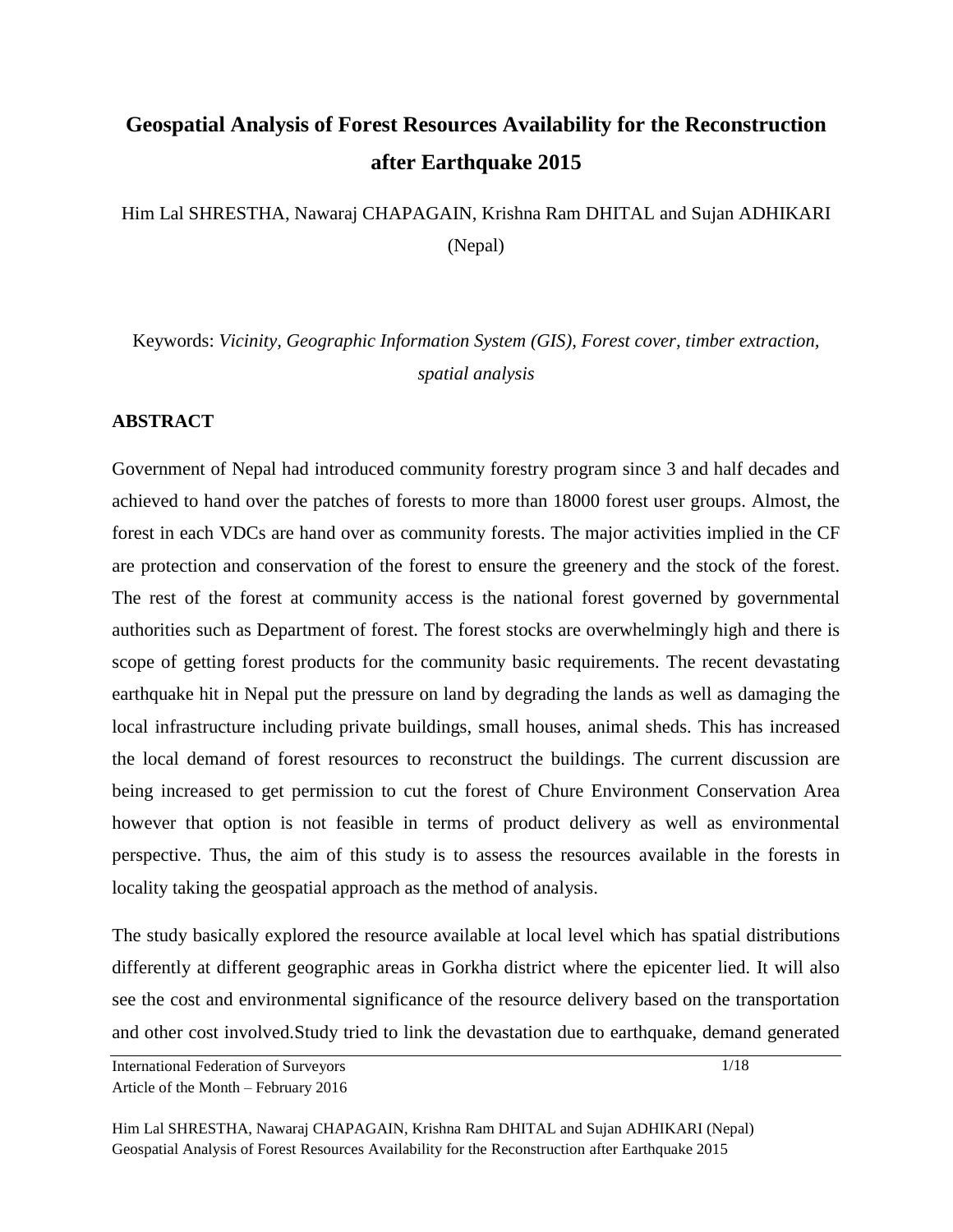on forest resources and the resource availability in the locality. The geospatial approach has been adopted to see the potential delivery of the resources in the district. The analysis included the data available at different aspects such as forest coverage, distribution of the community forestry intervention in local administrative unit, prescription of district level timber extraction in CFs and the transportation opportunity in the district and vicinity villages.

The study concludes with the recommendation to the resource managers and policy makers not to make the earthquake as a granted to cut the forest trees somewhere from the distant forest stand. The local forest in the vicinity can supply sufficient timber.

## **BACKGROUND**

The federal democratic republic of Nepal is located in between Tibetan (Chinese) and Indian plates and lies in a seismically active region. According to world record Nepal is  $11<sup>th</sup>$  most earthquake-prone country. Historical data shows that first earthquake was recorded in 1255 AD in which King as well as one third population of Kathmandu valley was killed due to the tremor of earthquake. Similarly, Nepal has faced major shock in 1934 with 8.4magnitudes. Earthquakes have been causing several casualties damage in 1980, 1988 and 2011 AD (GoN, 2015).

The recent tremor was felt on  $25<sup>th</sup>$  April, 2015 firstly with the 7.6 magnitude and followed some major aftershocks on more than 6.0 magnitude and more than 400 aftershocks of 4.0 magnitudes in total and 29 aftershocks in Gorkha. As the main epicenter of this episode of the earthquake is Barpak village of Gorkha district,it is later known as the "Gorkha Earthquake". The hypocenter of this earthquake was reported at the depth of approximately 8.2km (5.1 mile) from ground surface. This shock cause more than 8856 human casualties loss from all over the country with fully damaging 2673number of government buildings and 602257 numbers of private houses. Similarly partial damage by this shock was in the number of government buildings and private houses was 3,757 and 285,099 respectively (GoN, 2015).

The occurrence of such earthquakes in Nepal caused great destruction in human life as well as in physical structures. This main shock is still followed by 400 numbers of aftershocks with local greater or equal to 4 magnitude until  $15<sup>th</sup>$  October 2015 (Nepal seismology center) with the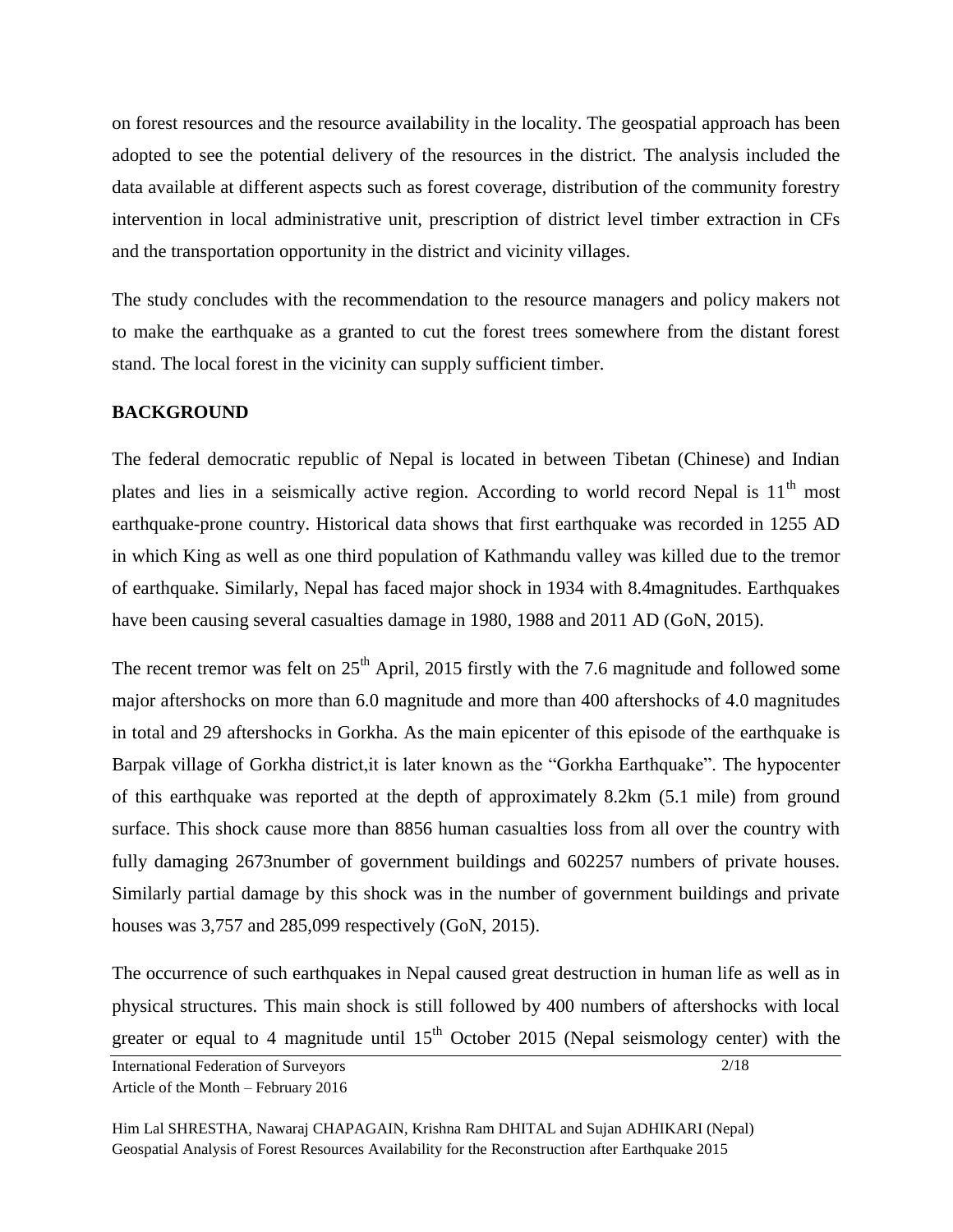moving epicenters in neighboring districts Nuwakot, Rasuwa, Dhading, Sindhupalchowk, Dolakha. Thus, heavy destruction of human and physical infrastructure was on those districts.

Two villages of Gorkha, Barpark and Laprak have been totally flattened out by devastating earthquake in April. While, people residing in Barpak and some other VDCs have initiated the reconstruction of their temporary houses and farm house by reusing available residue of timber, stone plates and zinc plates and other materials provided by Government and Non-government organizations as a relief materials. But many of houses from Laprak and other remote VDCs are still hopeful from government and non-governmental sectors for further help. On discussing reconstruction of physical structures there are different modalities to resume in its original state. One of them approved methodology by peoples society is by using community forest timber and reusing residue of initial state.

Nepal has been practicing forest areas for special task operation at certain national emergency time. At the time of armed conflict period, which was started from 1996 to 2006 AD in Nepal both rebel and army group had used forest area for their specific purposes. Both of them ban for local FUG on entering and harvesting forest products and used for this for training operations, hiding purpose and barrack establishment. After peace process establishment in 2006; 31 thousands of People's Liberation Army (PLA) of Communist Party Nepal (Maoist) was reestablished by building cantonment at different 7 areas, which was the land of national forest areas. Considering this approach and special law enforced in Forest Act 1993, Chapter 2- rule no 16 advocates on loose rule for government forest officers to collect and take out timber from the forest area at any time for its sale and distribution to victims of natural calamities.

According to Government of Nepal, Department of Forest decided that total 50 cft. timber will allocated for completely damaged private buildings and 20 cft. timber will allocated for partial damage of private buildings. Again in case of intuitional buildings 100 cft. will allocated for complete and 40 cft timber will allocated for partial damage. This analysis shows that there will total 7805560 cubic foot of timber is essential for reconstructing total damages of physical structures, which can also be calculated by following mathematic relation.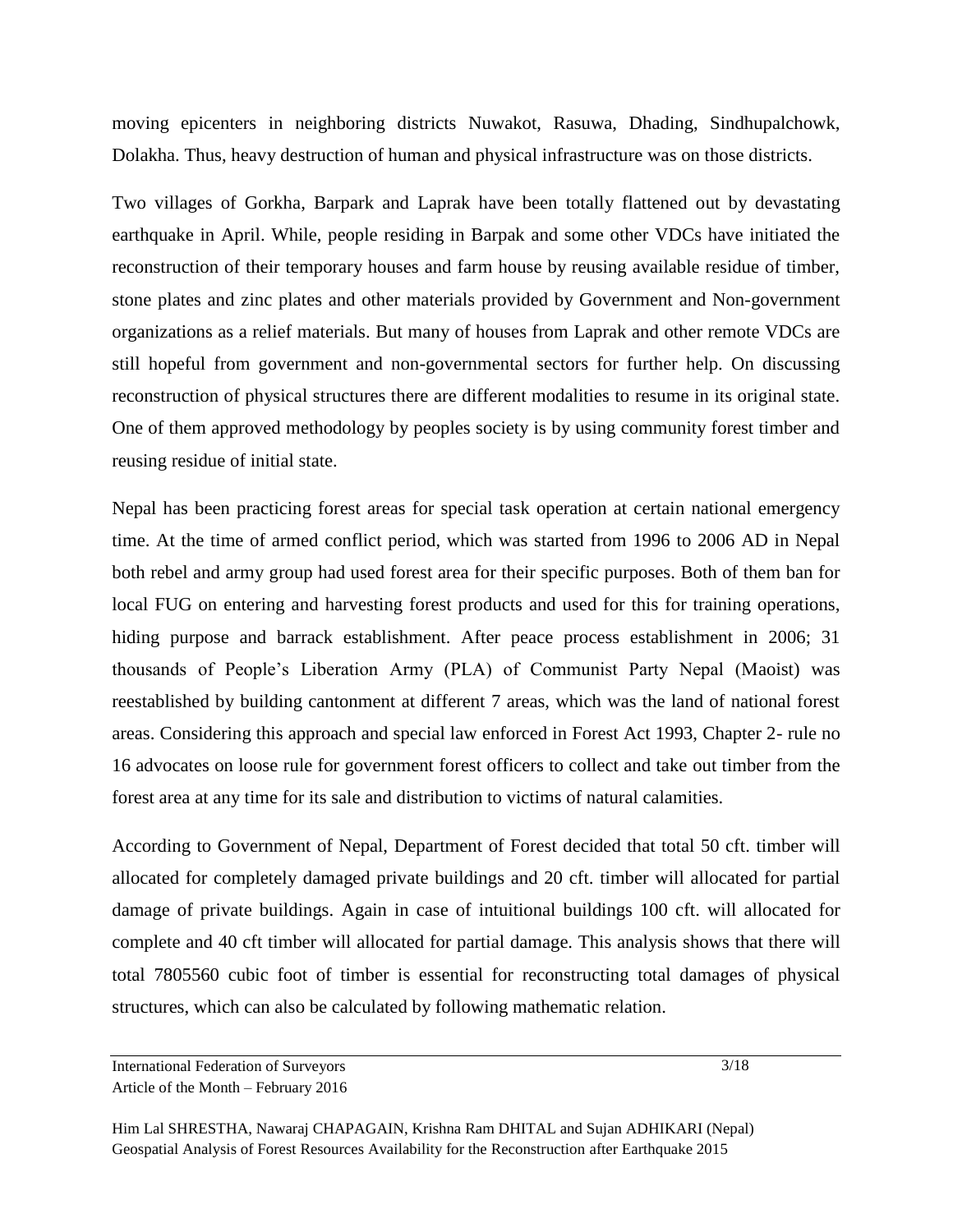# **Total Volume = V** number of household + volume timber needs for partially damaged household  $*$ number of household

The majorities of houses are made from mud-bonded and are of construction of bricks or stone (CBS, 2011). Again most of the houses damaged by earthquake seem on such damaging houses rather than Rod, Cement and Concrete. These raw materials for immediate re-establishment can be fulfilled from community forest products. Community forest is one of the potential sources for natural ecosystem services viz. timber and fuel wood and other by products etc. These ecosystem services are low cost as well as easily available from proximate areas. Again spatial determination of forest land use practices will highly crucial for scientific analysis of harvesting natural ecosystem services according to its potential. This analysis will further help on availability and effective economic assessment related to other common analysis.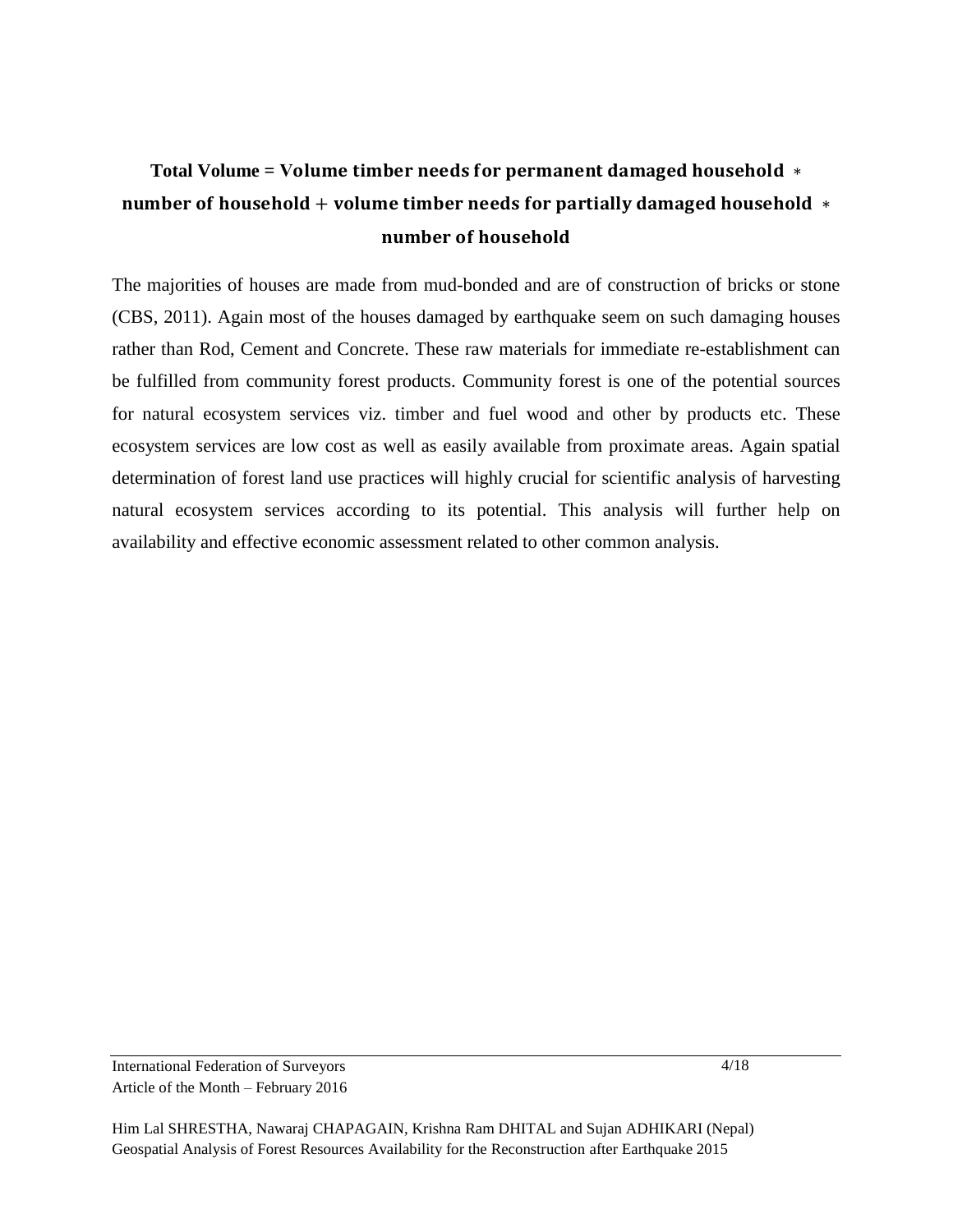

**Figure 1 Forest Cover in Gorkha district (2010)**

|  |  | Table 1 Land cover statistics in Gorkha (2010) |  |  |
|--|--|------------------------------------------------|--|--|
|--|--|------------------------------------------------|--|--|

| Class       | <b>AMPPIPAI</b> | ARUGHAT | Ë<br><b>HORK</b> | <b>GHYMPES</b> |       | RE<br>Ž | ⋝    | <b>JNG</b> | WARPAK |
|-------------|-----------------|---------|------------------|----------------|-------|---------|------|------------|--------|
| Forest      | 41.6            | 274.8   | 30.7             | 37.4           | 50.7  | 112.9   | 61.4 | 89.6       | 265.8  |
| Shrub land  | 1.5             | 51.9    | 2.2              | 3.7            | 3.8   | 114.9   | 0.1  | 0.0        | 21.5   |
| Grassland   | 0.5             | 131.1   | 0.6              | 1.0            | 0.4   | 429.6   | 0.3  | 3.0        | 75.9   |
| Agriculture | 76.2            | 102.6   | 68.9             | 79.6           | 101.1 | 5.8     | 42.9 | 71.3       | 90.8   |

International Federation of Surveyors

Article of the Month – February 2016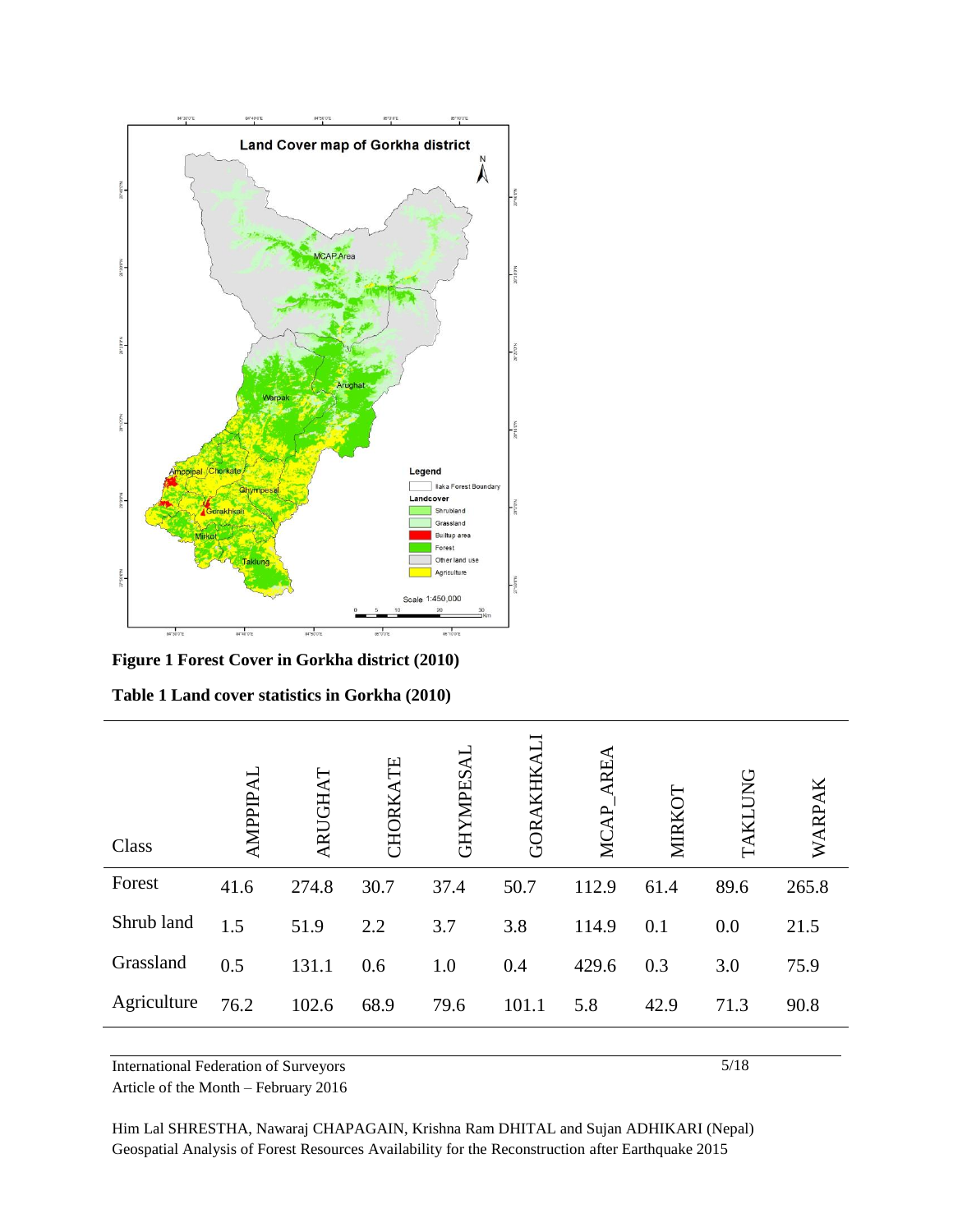| Other                        |  | $0.1$ 149.7 0.0 0.8 0.4 |         | 969.8 2.1 6.4 |     | 42.2 |
|------------------------------|--|-------------------------|---------|---------------|-----|------|
| Builtup area 8.5 0.0 0.7 0.0 |  |                         | 2.8 0.0 | $0.0\,$       | 0.0 |      |

To recover from current disaster analysis of living situation of the people, reconstruction of the damaged structure and other parameters are very crucial. Construction of damaged private and social infrastructures require large amount of timber; which will directly affected by its availability and accessibility from forest land and other land use practices. So it is necessary to analyze the present growing stock of timber, demand in terms of proximities. This paper tries to assess the current scenario of the stock and demand ratio with respect to reconstruction unit of timber from the point of view in different Ilaka of Gorkha district's forest. Which ultimately try to examine the recent government decisions regarding the collection, sale and distribution of timber from Chure range. This will be a challenging issue with consideration of environmental degradation, due to fragile ecosystem of Chure forest.

#### **OBJECTIVES OF STUDY:**

Overall objective of this research is to assure availability and its potentialities of Timber extraction and growing stock determination from all community forest of Gorkha districts, its spatial distribution analysis to mitigate local people in terms of timber demand for physical structures re establishing.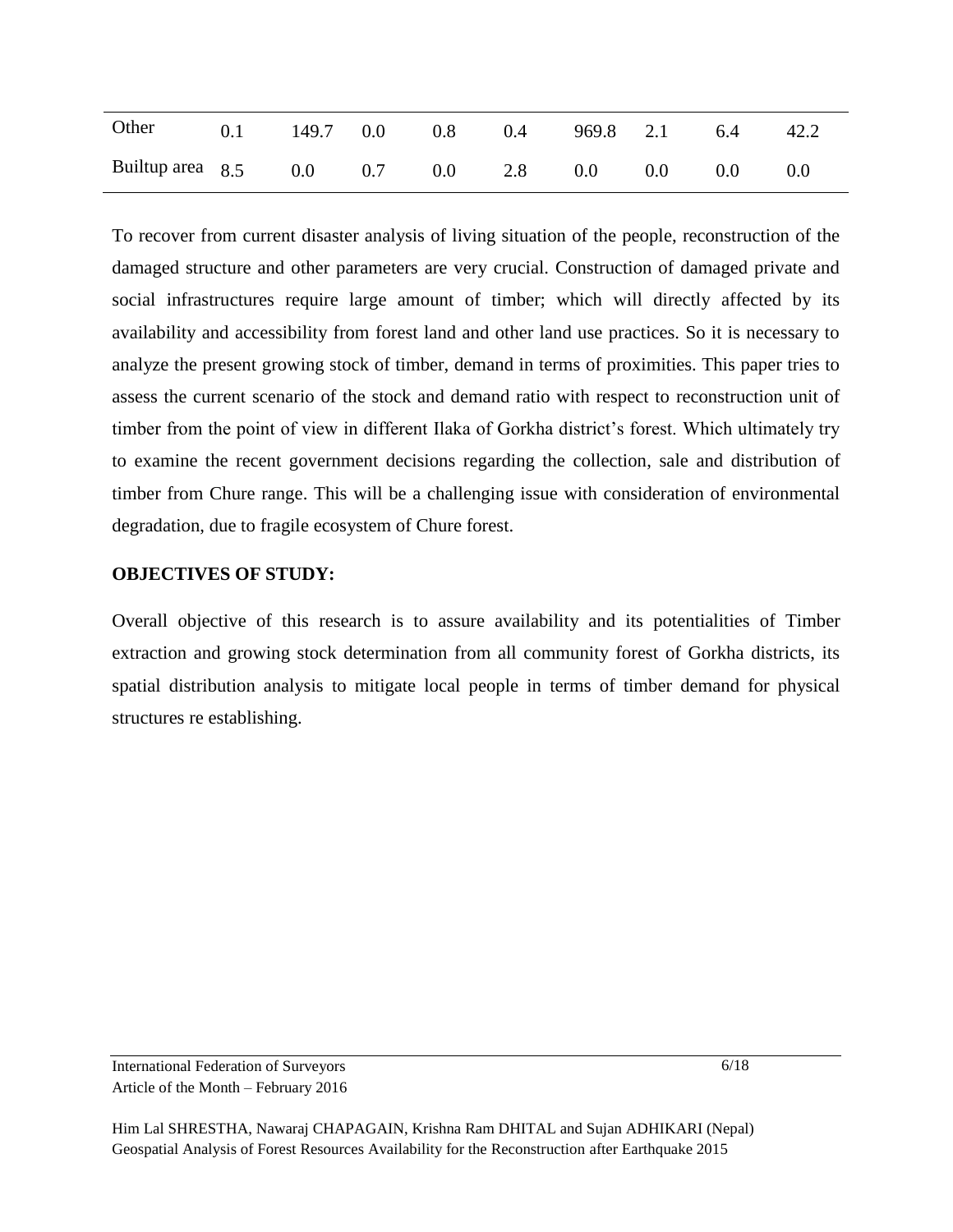

**Figure 2 Aftershocks of Gorkha Earthquake in Gorkha district METHODS AND METHODOLOGY:**

#### **STUDY AREA:**

Gorkha is one of the sixth districts from Gandaki Zone in Nepal's Western Development Region. This district seems like as ladder form, which varies from geographical Mahabharat region to Alpine zone. It is bordered by Dhading district (Budhi Gandaki river) in east; Tanahun, Lamjung, Manang, (Chepe River) in west, Tibet of China in North and Tanahun and Chitwan district in South. Gorkha district has an area of 3610 sq.km, which area is fourth biggest district among 75 district of Nepal. Gorkha district varies from 228 meter to 2500 meter above mean sea level. It occupies in area between  $84^{0}27$  to  $85^{0}58$  latitude to  $26^{0}15$  to  $28^{0}15$  longitude.

Gorkha is one of the high populated districts from Nepal with more than 271,000 populations. This is the district with first earthquake epicenter occurred in April  $25<sup>th</sup>$  2015 and one of the worst-affected districts among 14 district of Nepal. National record of government of Nepal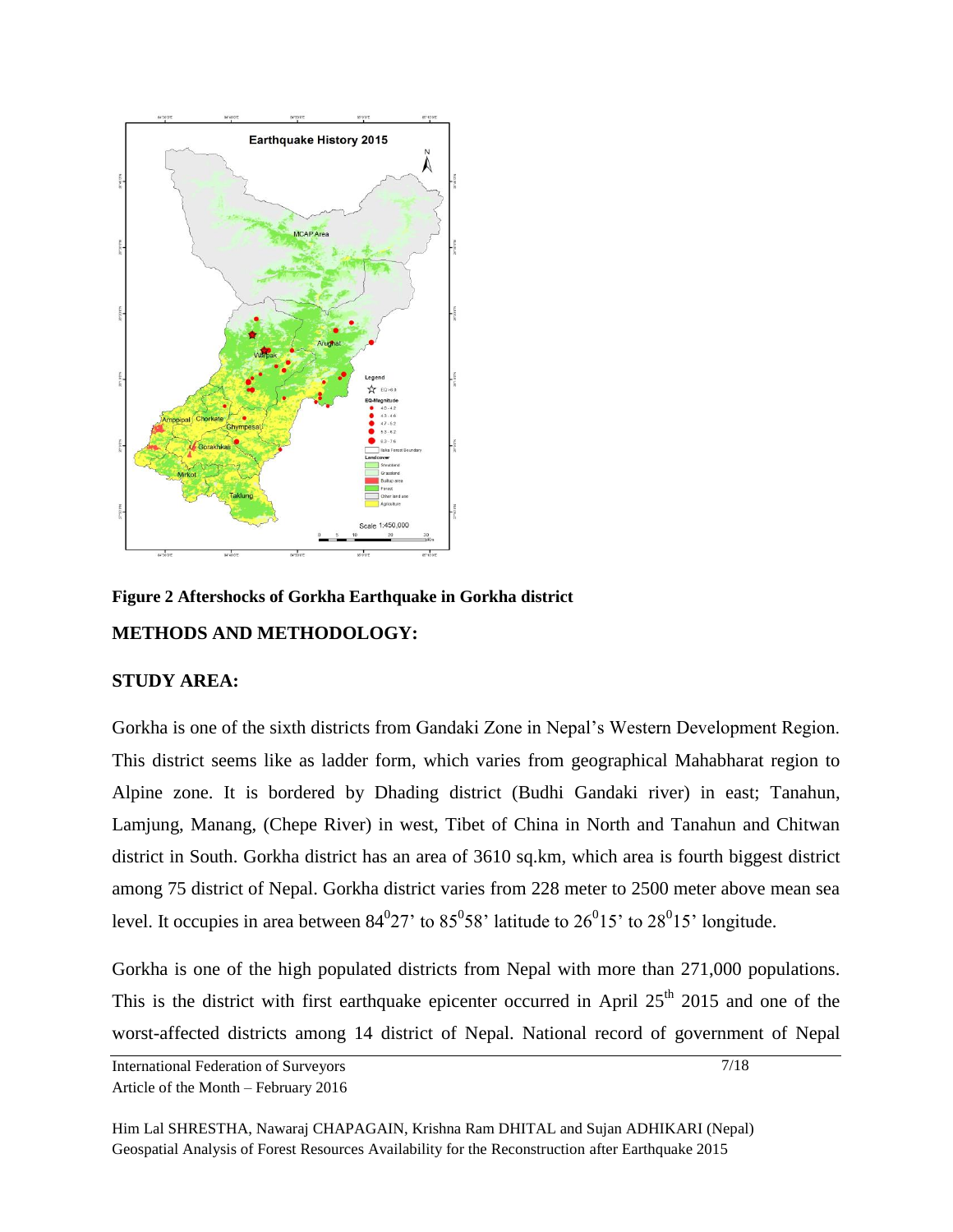shows that, up to September last 449 no of people were killed from this devastating disaster. The majority of houses from this district are made by mud-bonded and constructed of bricks or stone (GoN, 2011). Wood is the main sources of energy for cooking purposes in this district (CBS 2011).

### **METHODS:**

This study was based on both secondary data collection from different published and unpublished recent earthquake related articles by different NGO, INGO's, Cabinet decision of GoN, Forest data from District forest office such as: Growing stock and Allowable cut, potentiality of timber production at community forest of Gorkha district and another was Spatial data relationship from forest land use of Gorkha district by using Arc GIS tool.

Firstly, Gorkha district was divided into 8 Ilaka forests and one MCA region. Ilaka may be a group of VDC/Municipality which is considered as a basic unit provided by District Forest Office. Secondly, geospatial analysis of all Ilaka forest was done by using Arc GIS 10.1 software. Now, The supply and demand of the timber were compared according to its potential/capacity by reviewing accessibility of physical infrastructures such as road terrain, slope, altitude, aspect, labor potential etc. These data was further analyzed by comparing total current timber demand by allowable cut, according to CF Operational Plan. Once deficiency oftimber demand are further fulfilled by considering either increasing in allowable cut or by considering as certain duration timeline for infrastructure reconstruction in future years.

Average demand of timber, allowable cut, average growing stock and other relationships were analyzed through Microsoft tool, other spatial relationship like demarcation, buffering, distance measurement were analyzed by ARC GIS 10.

## **RESULTS AND DISCUSSIONS:**

1. Ilaka Wise Household with shed damage and Governmental buildings damage:

According to last census recorded by CBS Gorkha 2014, total household recorded in Gorkha district is with 66506 numbers with 271061 populations. But, According to DAO Gorkha total no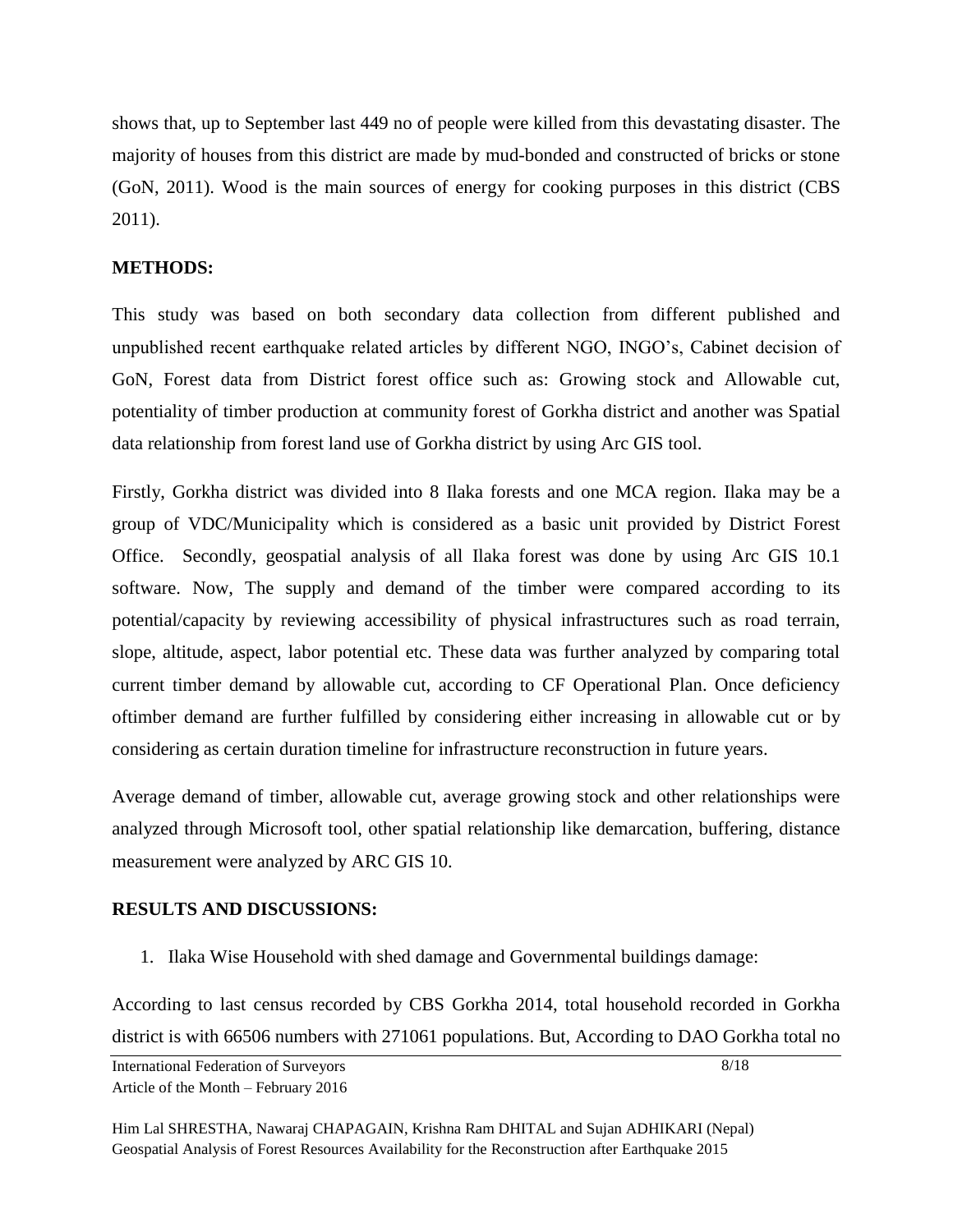of households are 76647 out of which total 63863 households has taken relief fund as primary compensation provided by Government of Nepal, after earthquake on April 25 (DAO 2015).

Below table gives recent data with respect to household damage due to earthquake in different Ilaka and in MCAP area. This table shows that about 84 % of the infrastructures with in district get damaged by this sock on April 25, which was calculated by subtracting from total household and relief funds distributed for per household. Given table also includes on private buildings as well as animal shed damaged altogether, which are also key needs to be reconstruct soon. Again Institutional infrastructure noted on governmental buildings present within the district.

|            |           | Household Damaged (DAO) |                          |                        |                |  |  |  |
|------------|-----------|-------------------------|--------------------------|------------------------|----------------|--|--|--|
| Ilaka      | Household | Private<br>animal shed  | <b>Buildings</b><br>with | Governmental buildings |                |  |  |  |
|            |           | Complete                | Partial                  | Complete               | Partial        |  |  |  |
|            |           | Damage                  | Damage                   | Damage                 | Damage         |  |  |  |
| Ampipal    | 9078      | 7934                    | 2189                     | 20                     | 5              |  |  |  |
| Arughat    | 11294     | 12425                   | 629                      | 83                     | 9              |  |  |  |
| Mirkot     | 5018      | 3176                    | 1733                     | 36                     | 6              |  |  |  |
| Chorkate   | 5806      | 6316                    | 1405                     | 43                     | 6              |  |  |  |
| Ghyampesal | 8396      | 7399                    | 1549                     | 81                     | $\overline{4}$ |  |  |  |
| Gorakhkali | 15273     | 13580                   | 1637                     | 53                     | 9              |  |  |  |
| Taklung    | 8058      | 7965                    | 779                      | 60                     | $\overline{4}$ |  |  |  |
| Warpak     | 10485     | 12089                   | 1497                     | 84                     | 14             |  |  |  |
| <b>MCA</b> | 3239      | 1176                    | 1013                     | 26                     | $\overline{7}$ |  |  |  |
| Total      | 76647     | 72060                   | 12431                    | 486                    | 64             |  |  |  |

**Table 2: Ilaka Wise Household and Damage.**

**Source: DAO, 2015**

Above data shows that out of total 76,647 households present in overall district, total private buildings was destructed in 84,491 numbers, along with 550 in numbers of governmental

International Federation of Surveyors Article of the Month – February 2016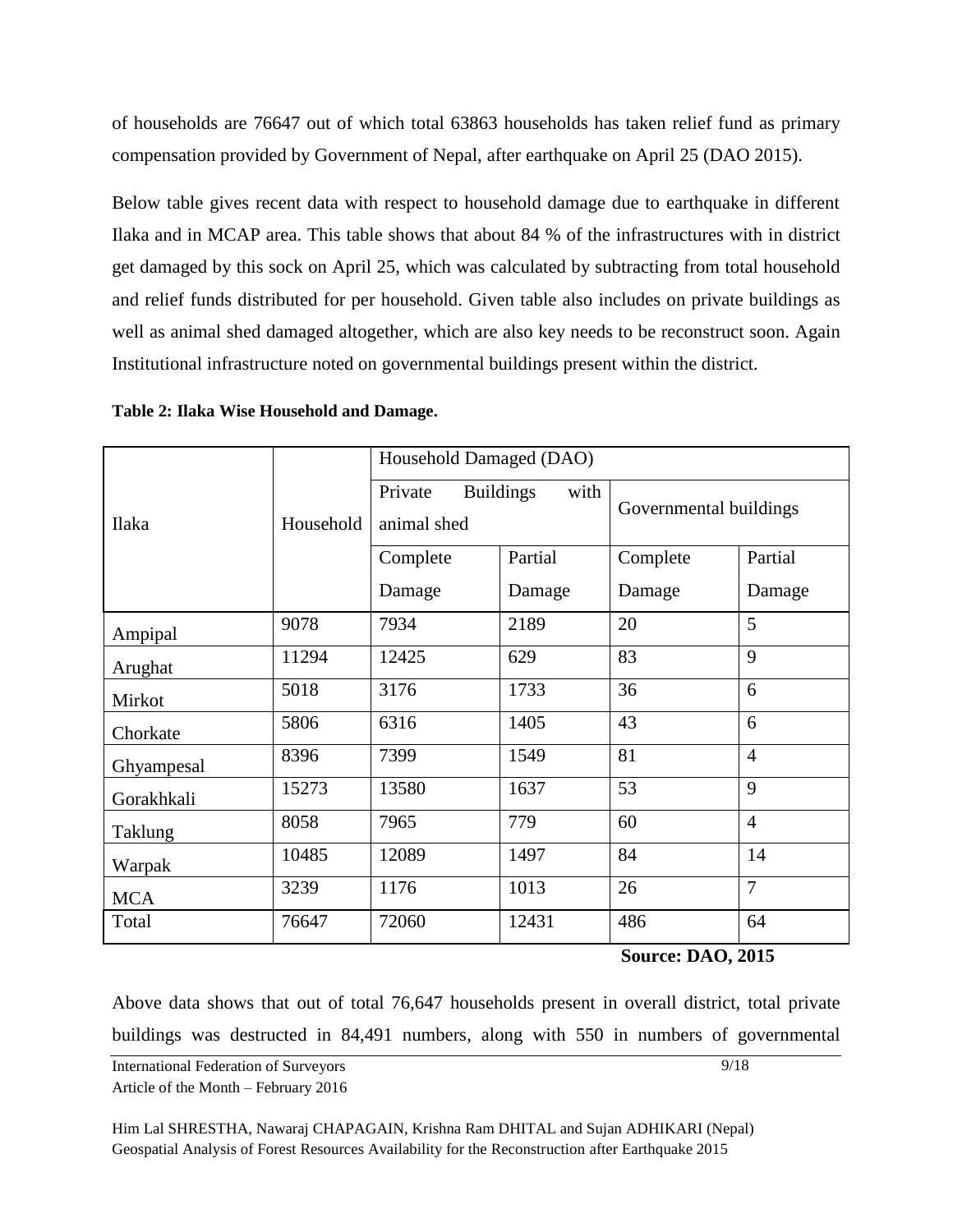building. These buildings were destructed in both fully and partially in condition. Almost 72060 numbers of complete damages was occurred in private buildings with 12431 numbers of partial damages. Similarly 486 numbers of Governmental buildings were completely get damaged and 64 buildings were again partially damaged.



**Figure 3 VDC wise Building damage by Earthquake in Gorkha**

2. Present Status of community forest in district

According to LRMP (1979), out of 361,470 Ha total area of the district 24.45% of area is covered by different types of forests i.e 88393 Ha. Manaslu conservation area covers all total 46.07% (166300 Ha.) of total area of Gorkha district. on calculating vegetation status all over the district, in Gorkha altogether there are 464 CFUGs presented with in district by covering 23364.33 ha land, government managed forest area is covered by 27752.23 ha area, and total 900.84 ha area is covered with leasehold forest, 30.79 ha land is covered with Religious Forest and 42.65 ha land is covered with Private forest. (DFO FYP 2071-2076).

International Federation of Surveyors Article of the Month – February 2016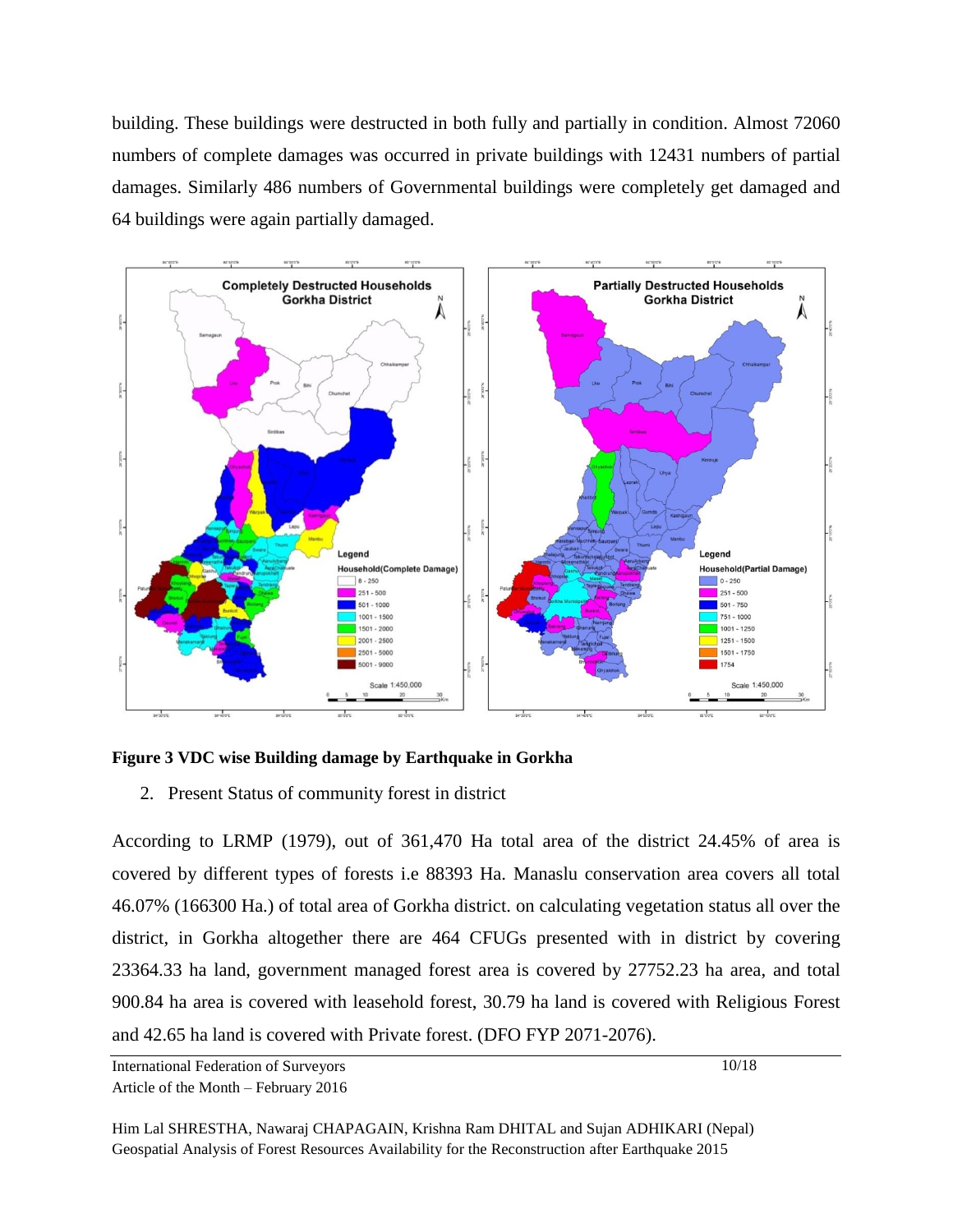Following data presented in table is calculated according to analysis of 473 CF handed over to the community users up to 2015. These forest areas are further divided in 8 Ilaka forest by District Forest Office Gorkha for management perspective.

|              | Total              | Growing     | Annual    |
|--------------|--------------------|-------------|-----------|
| <b>Ilaka</b> | <b>AreaCovered</b> | Stock       | Allowable |
|              | by $CF$ (ha)       | (cf)        | cut (cft) |
| Ampipal      | 1772.37            | 7753622.486 | 80938.28  |
| Arughat      | 3533.27            | 8156095.883 | 81560.97  |
| Mirkot       | 2894.53            | 14368145.89 | 143681.46 |
| Chorkate     | 1191.69            | 4167705.064 | 41677.05  |
| Ghyampesal   | 3236.85            | 6267080.212 | 65754.66  |
| Gorakhkali   | 3448.99            | 14158727.53 | 140230.02 |
| Taklung      | 2622.42            | 7028666.728 | 70286.66  |
| Warpak       | 4779.48            | 19249665.41 | 192496.66 |
| <b>Total</b> | 23479.6            | 81149709.2  | 816625.76 |

**Table 3Growing Stock and Annual Allowable cut of Community Forests**

**Source: District Forest Office Gorkha 2015.**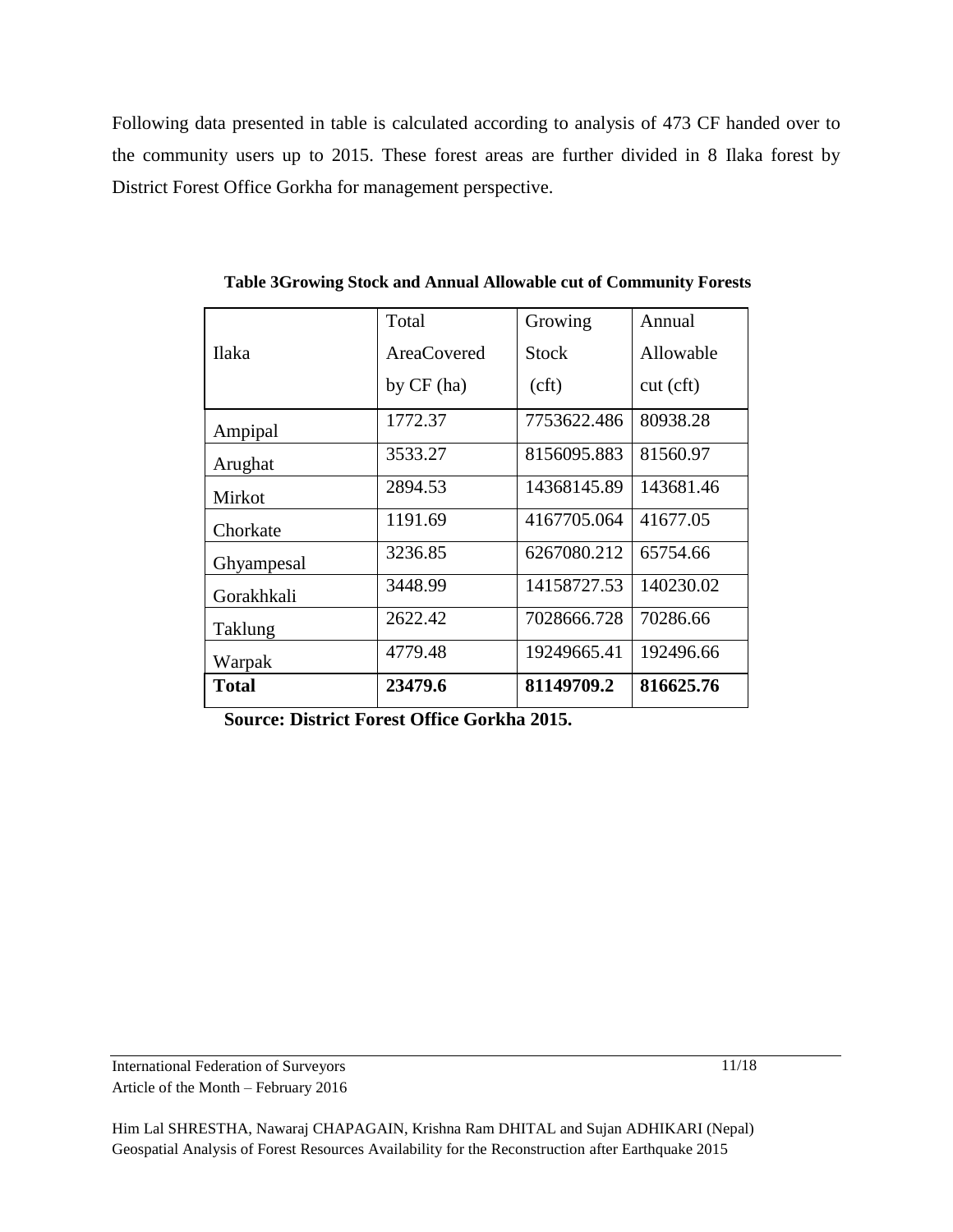

**Figure 4 Community Forest areas and allowable cut in Gorkha district**

Above table shows that total community forest has ability of producing 81149709.2 cft timber per year in volume as growing stock. According to the Community forest Operational Guideline CFUG can extract timber up to 75% of annual growth from forest at good condition, similarly 60 % of extraction from medium forest and 40% of extraction from poor forest (Community Forestry Inventory Guideline 2061). But now only 50% of annual growth of timber is considered as allowable cut for Gorkha district by analyzing over all forest condition of the district. So, CFUG operational plans only permit for 816625.76 cft timber extraction per year from community forest of Gorkha district.

1. Demand of Timber for Reconstruction

Timer is considered as major constituent for reconstruction of buildings in remote areas buildings. So we consider as separate unit of timber for partial and complete damage of houses

International Federation of Surveyors Article of the Month – February 2016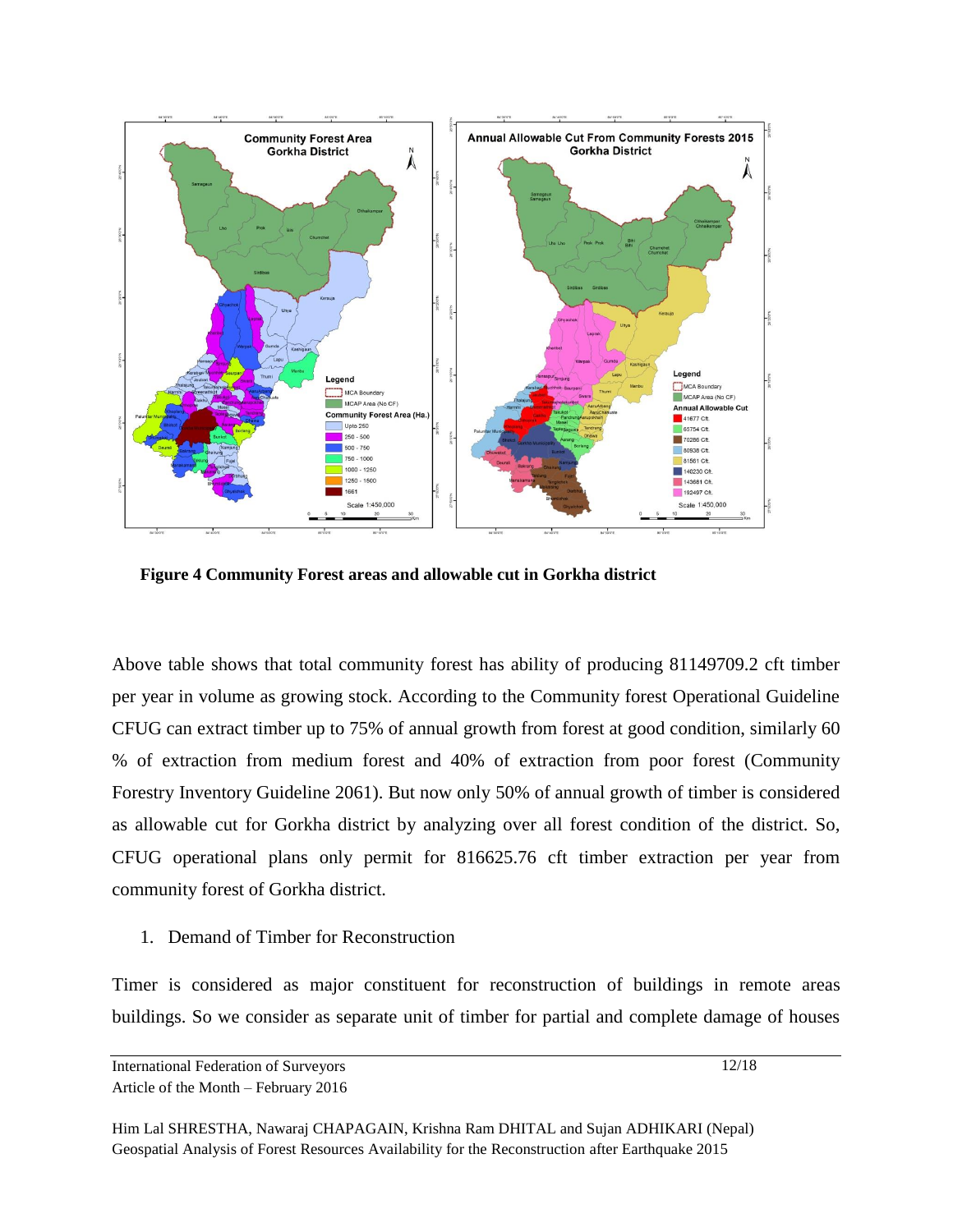as well partial and complete damage of institutional buildings. In considering this Government of Nepal, Ministry of Forest and Soil Conservation, Department of Forest has prolonged a operational plan to reconstruct such physical structures, in this operational plan department has mentioned as 50 cft for complete damages houses and 20 cft for partial damages houses. Similarly for institutional buildings it has considered as 100cft for complete damages and 40 cft for partial damages. But according toinformation provided from District Forest Office Gorkha, Forest office can only provide 30 cft timbers for complete damage buildings and 20 cft timbers for partial damages buildings.

Scenario 1: This scenario  $1<sup>st</sup>$  speaks on distribution of timber for earthquake damaged private and governmental buildings and it's overcome of demand in certain period of time, according to decision of Department of Forest, Kathmandu Nepal.

According to the decision made by of Department of Forest, average timber demand distribution on completely damaged buildings will preferred for 50 cft and 20 cft for partial damaged buildings. Again 100 cft will allocated for completely damaged governmental buildings and 40 cft timber for partially damaged governmental buildings.

|            | Timber Demand ccording to DOF Babarmahal |         |         |          |            |       |         |  |  |
|------------|------------------------------------------|---------|---------|----------|------------|-------|---------|--|--|
| Illaka     | Private                                  |         |         |          | Government |       | Grand   |  |  |
|            | Complete                                 | Partial | Total   | Complete | Partial    | Total | Total   |  |  |
| Ampipal    | 396700                                   | 43780   | 440480  | 2000     | 200        | 2200  | 442680  |  |  |
| Arughat    | 621250                                   | 12580   | 633830  | 8300     | 360        | 8660  | 642490  |  |  |
| Mirkot     | 158800                                   | 34660   | 193460  | 3600     | 240        | 3840  | 197300  |  |  |
| Chorkate   | 315800                                   | 28100   | 343900  | 4300     | 240        | 4540  | 348440  |  |  |
| Ghyampesal | 369950                                   | 30980   | 400930  | 8100     | 160        | 8260  | 409190  |  |  |
| Gorakhkali | 679000                                   | 32740   | 711740  | 5300     | 360        | 5660  | 717400  |  |  |
| Taklung    | 398250                                   | 15580   | 413830  | 6000     | 160        | 6160  | 419990  |  |  |
| Warpak     | 604450                                   | 29940   | 634390  | 8400     | 560        | 8960  | 643350  |  |  |
| <b>MCA</b> | 58800                                    | 20260   | 79060   | 2600     | 280        | 2880  | 81940   |  |  |
| Total      | 3603000                                  | 248620  | 3851620 | 48600    | 2560       | 51160 | 7805560 |  |  |

**Table 4Timber demand according to the Department direction**

International Federation of Surveyors

Article of the Month – February 2016

Him Lal SHRESTHA, Nawaraj CHAPAGAIN, Krishna Ram DHITAL and Sujan ADHIKARI (Nepal) Geospatial Analysis of Forest Resources Availability for the Reconstruction after Earthquake 2015

13/18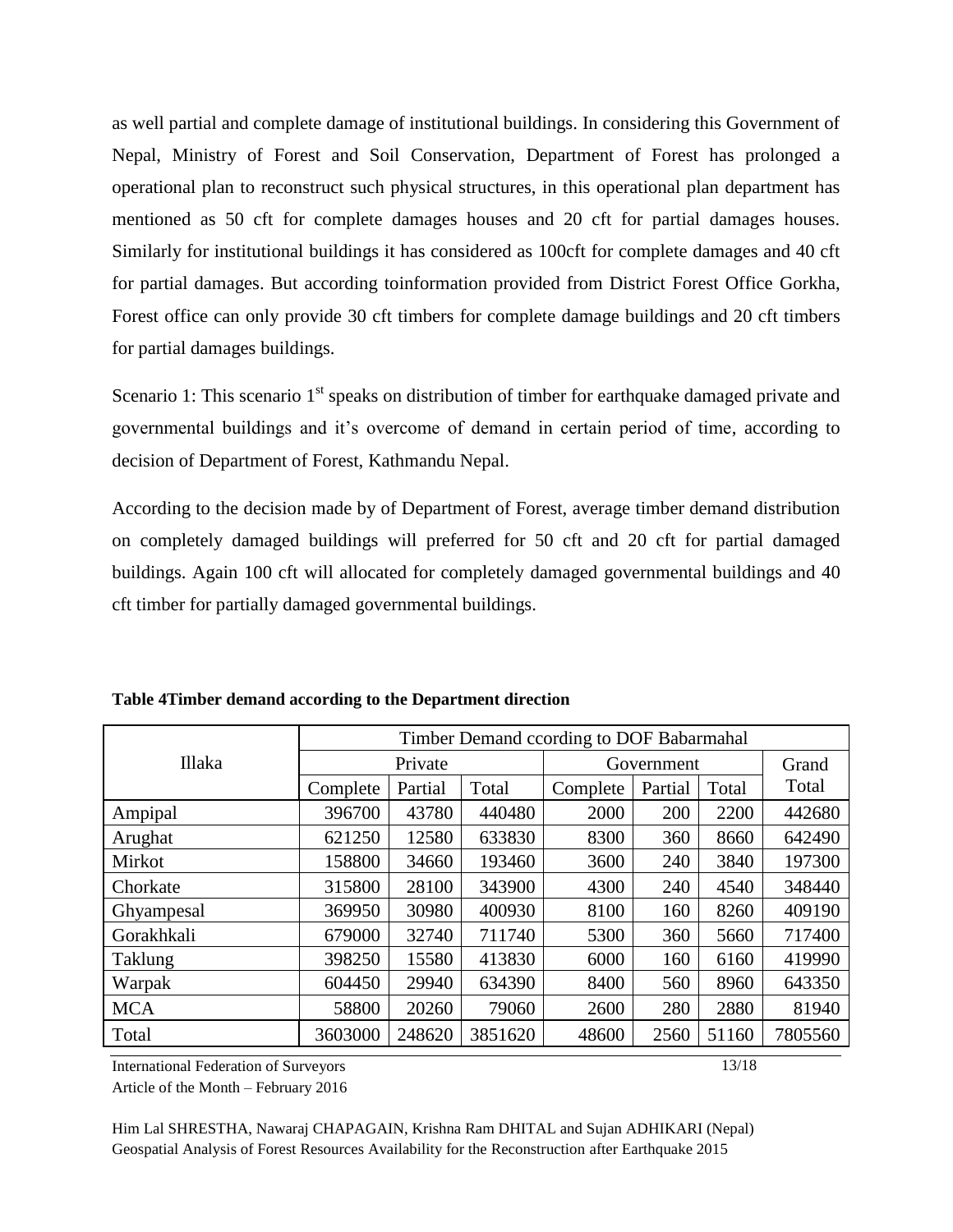Scenario 2: This scenario  $2<sup>nd</sup>$  speaks on distribution of timber for earthquake damaged private and governmental buildings and it's overcome of demand in certain period of time, according to decision of District Forest Office Gorkha, Nepal.

|            | Timber Demand According to DOF Gorkha |         |         |          |            |       |                    |  |  |
|------------|---------------------------------------|---------|---------|----------|------------|-------|--------------------|--|--|
| Illaka     |                                       | Private |         |          | Government |       |                    |  |  |
|            | Complete                              | Partial | Total   | Complete | Partial    | Total | <b>Grand Total</b> |  |  |
| Ampipal    | 238020                                | 43780   | 281800  | 600      | 100        | 700   | 282500             |  |  |
| Arughat    | 372750                                | 12580   | 385330  | 2490     | 180        | 2670  | 388000             |  |  |
| Mirkot     | 95280                                 | 34660   | 129940  | 1080     | 120        | 1200  | 131140             |  |  |
| Chorkate   | 189480                                | 28100   | 217580  | 1290     | 120        | 1410  | 218990             |  |  |
| Ghyampesal | 221970                                | 30980   | 252950  | 2430     | 80         | 2510  | 255460             |  |  |
| Gorakhkali | 407400                                | 32740   | 440140  | 1590     | 180        | 1770  | 441910             |  |  |
| Taklung    | 238950                                | 15580   | 254530  | 1800     | 80         | 1880  | 256410             |  |  |
| Warpak     | 362670                                | 29940   | 392610  | 6120     | 280        | 2800  | 395410             |  |  |
| <b>MCA</b> | 35280                                 | 20260   | 55540   | 780      | 140        | 920   | 56460              |  |  |
| Total      | 2161800                               | 248620  | 2410420 | 18180    | 1280       | 15860 | 2426280            |  |  |

**Table 5 Timber demand according to the DFO, Gorkha**

According to the decision made by of District Forest Office, average timber demand distribution on completely damaged private buildings will preferred for 30 cft and 20 cft for partial damaged buildings. Similar 30 cft timber will be allocated for completely damaged governmental buildings and 20 cft timber for partially damaged governmental buildings.

2. Total Timber Deficit

Due to high demand of the timber in current year, each VDC of all Ilakas cannot get fulfill in this year except in Mirkot Ilaka Forest. So on calculating current timber demand, 3 times of allowable cut is recently needed for reconstruction of damaged buildings. Though reconstruction is desired in short period of time, it is also a long term process too; so completion of all damaged buildings may takes few more years. A realistic timeframe for the implementation of the earthquake recovery program is at least five to seven years (GoN, 2015). Gradually deficit will

14/18

International Federation of Surveyors Article of the Month – February 2016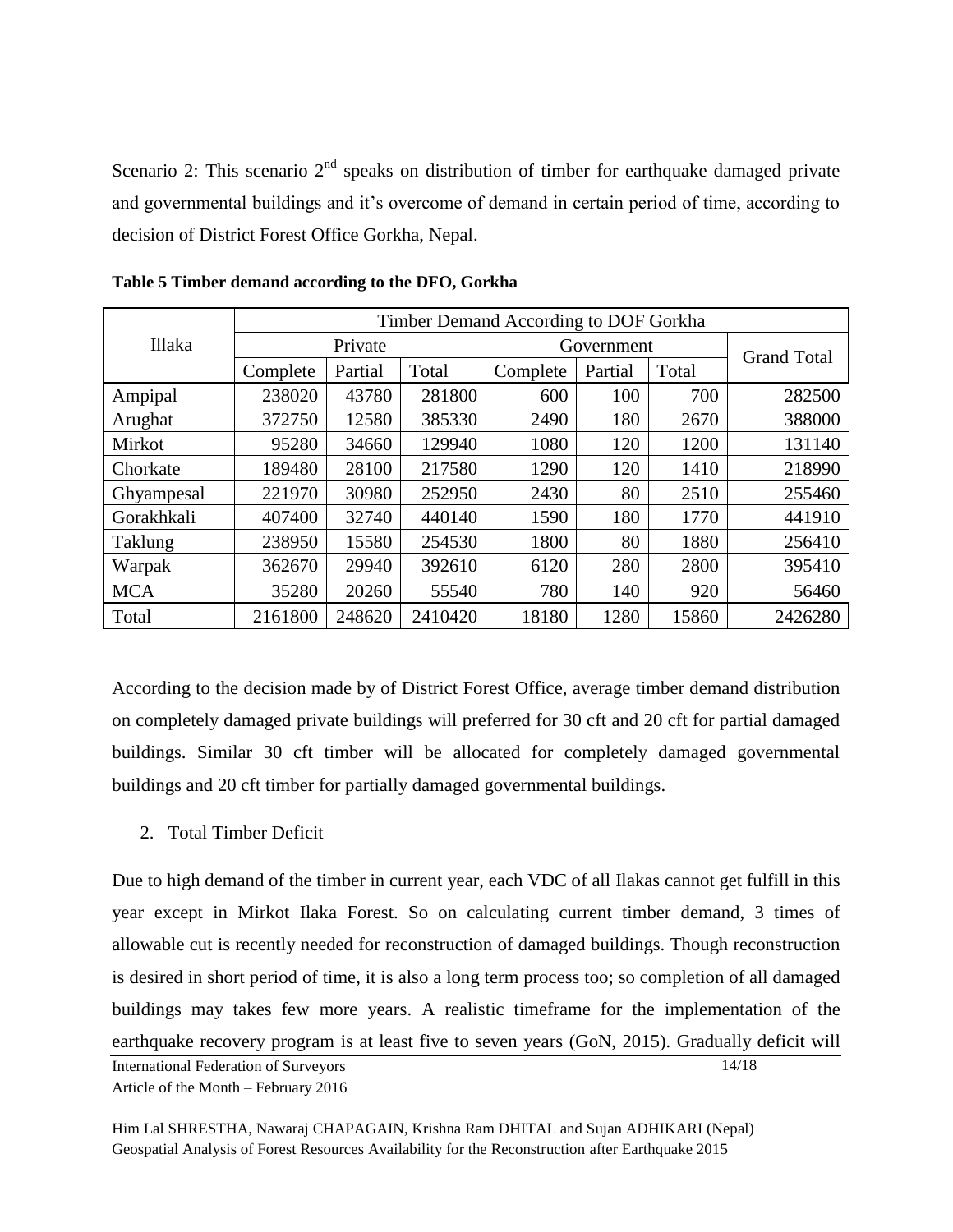be recovered as the reconstruction time frame extends. In next 3 years the following deficit timber can be extracted from community forests to fulfill over all timber demand. On depending on Community Forest, no other sources are needed to fulfill the local demand if the reconstruction process is extended for few years.

Timber deficit 2015 is calculated by subtracting the Annual allowable cut from total timber needed for reconstruction. Timber deficit in 2016, 2017 and 2018 is calculated by subtracting the timber deficit from their respective previous year.

|            | Annual       |                     |             |           |           |             |
|------------|--------------|---------------------|-------------|-----------|-----------|-------------|
|            | Allowabl     |                     | Timber      |           |           |             |
| Illaka     | e cut        | <b>Total Timber</b> | Deficit     |           |           |             |
|            | (c.f.t)      | Needed for          | $(Cft.)$ by |           |           |             |
|            | <b>DFO</b>   | reconstruction(Cf   | 2015        |           |           |             |
|            | <b>Sheet</b> | t)                  |             | 2016      | 2017      | 2018        |
| Ampipal    | 80938.28     | 282500              | 201561.72   | 120623.44 | 39685.16  | $-41253.12$ |
| Arughat    | 81560.97     | 388000              | 306439.03   | 224878.06 | 143317.09 | 61756.12    |
|            | 143681.4     |                     |             |           |           |             |
| Mirkot     | 6            | 131140              | $-12541.46$ | 143681.46 | 143681.46 | 143681.46   |
| Chorkate   | 41677.05     | 218990              | 177312.95   | 135635.9  | 93958.85  | 52281.8     |
| Ghyampesa  |              |                     |             |           |           |             |
|            | 65754.66     | 255460              | 189705.34   | 123950.68 | 58196.02  | $-7558.64$  |
|            | 140230.0     |                     |             |           |           |             |
| Gorakhkali |              | 441910              | 301679.98   | 161449.96 | 21219.94  | 119010.08   |
| Taklung    | 70286.66     | 256410              | 186123.34   | 115836.68 | 45550.02  | $-24736.64$ |
|            | 192496.6     |                     |             |           |           |             |
| Warpak     | 6            | 395410              | 202913.34   | 10416.68  | 182079.98 | 192496.66   |
| <b>MCA</b> |              | 56460               | 56460       | 56460     | 56460     | 56460       |
|            | 816625.7     |                     | 1609654.2   |           |           |             |
| Total      | 6            | 2426280             | 4           | 805569.94 | 132625.64 | 358238.68   |

**Table 6 Situation of timber demand and supply in Gorkha district**

#### **Table 7 Deficit and Surplus status till Five Years**

| Illaka | $\mathbf{m}$<br>l imber | $\mathbf{m}$ .<br>l'imber | $\mathbf{m}$<br>1 imber | Timber  | Timber  | Timber  |
|--------|-------------------------|---------------------------|-------------------------|---------|---------|---------|
|        | Deficit                 | Deficit                   | Deficit                 | Deficit | Deficit | Deficit |

International Federation of Surveyors

Article of the Month – February 2016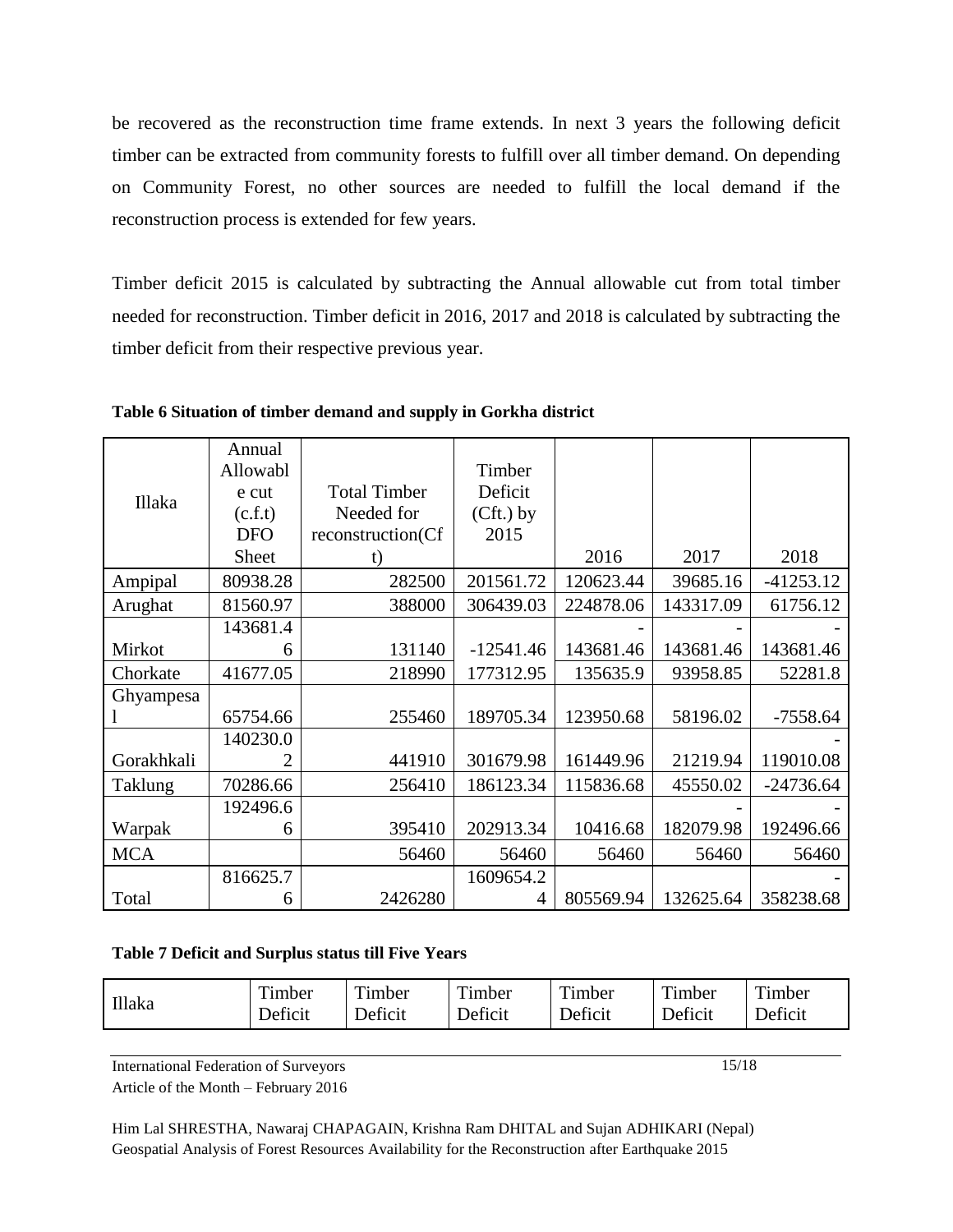|            | This<br>year<br>(Cft.)<br>2015 | <b>Next</b><br>year(after<br>year)<br>one<br>2016 | After Two<br>year 2017 | After three<br>year 2018 | After<br>four year<br>2019 | After Five<br>year 2020 |
|------------|--------------------------------|---------------------------------------------------|------------------------|--------------------------|----------------------------|-------------------------|
| Ampipal    | 201561.72                      | 120623.44                                         | 39685.16               | $-41253.12$              | $-122191.4$                | $-203129.68$            |
| Arughat    | 306439.03                      | 224878.06                                         | 143317.09              | 61756.12                 | $-19804.85$                | $-101365.82$            |
| Mirkot     | $-12541.46$                    | $-156222.92$                                      | $-299904.38$           | -443585.84               | $-587267.3$                | $-730948.76$            |
| Chorkate   | 177312.95                      | 135635.9                                          | 93958.85               | 52281.8                  | 10604.75                   | $-31072.3$              |
| Ghyampesal | 189705.34                      | 123950.68                                         | 58196.02               | $-7558.64$               | $-73313.3$                 | -139067.96              |
| Gorakhkali | 301679.98                      | 161449.96                                         | 21219.94               | $-119010.08$             | $-259240.1$                | -399470.12              |
| Taklung    | 186123.34                      | 115836.68                                         | 45550.02               | $-24736.64$              | $-95023.3$                 | $-165309.96$            |
| Warpak     | 202913.34                      | 10416.68                                          | $-182079.98$           | $-374576.64$             | $-567073.3$                | -759569.96              |
| <b>MCA</b> | 56460                          | 56460                                             | 56460                  | 56460                    | 56460                      | 56460                   |



**Figure 5 Timber deficit and surplus map Figure 6 Access map of Gorkha distict**

The demand on Manaslu conservation can be fulfilled from Arughat and warpakillakas only. As Arughat has its own huge demand, supply from warpak is essential.

International Federation of Surveyors Article of the Month – February 2016 16/18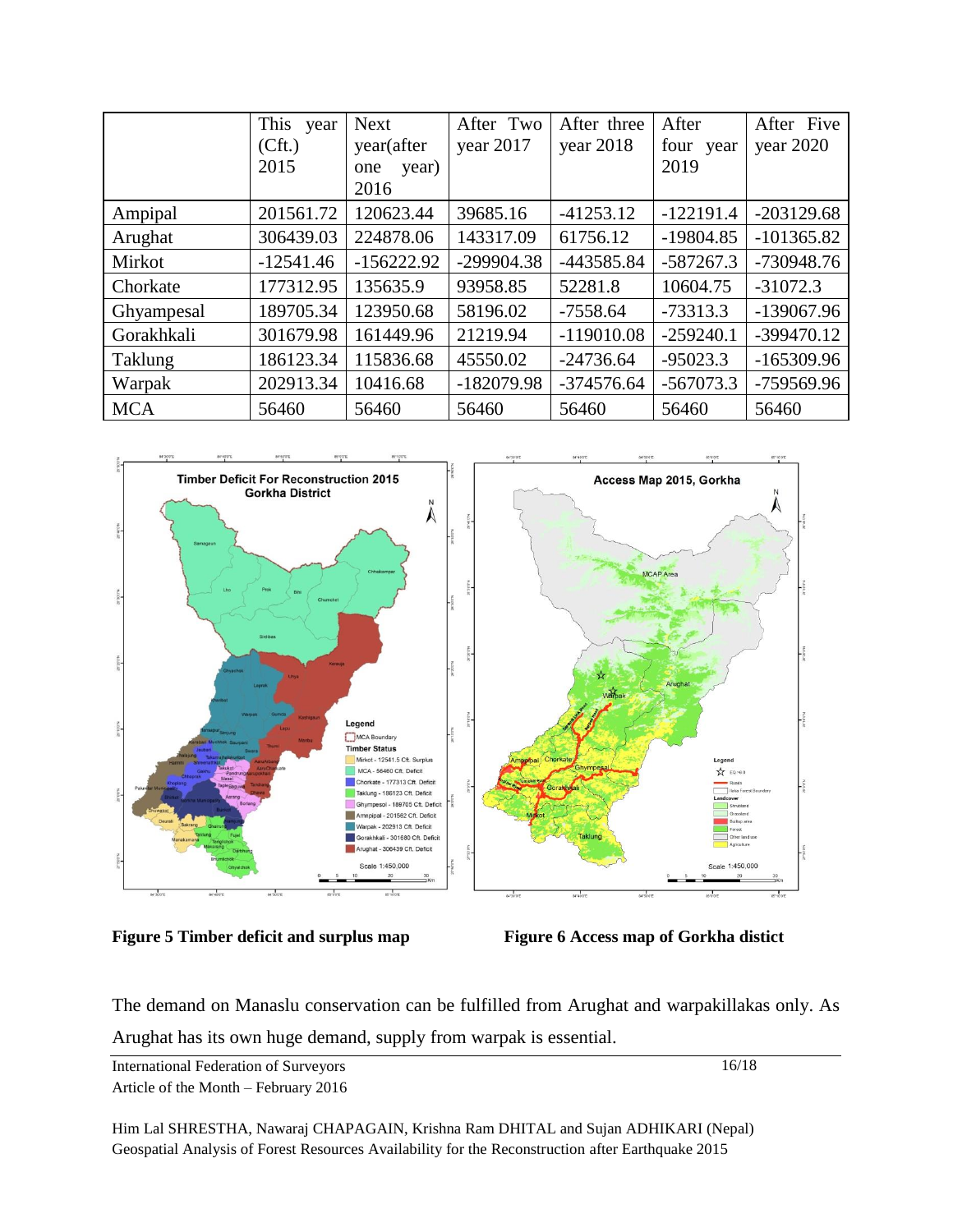Mirkot has its surplus from this year so it can be mobilized to adjoining illakas like Taklung, Anpipal, and Gorakhkali. Ampipal Ilaka can fulfill their demand by 2018, Arughat Illaka by 2019, Chorkate by 2020, Ghympesol,Gorakhkali and Taklung, by 2018,warpak by 2017with surplus 41253 cft,19804 cft, 143681 cft, 31072cft, 7558cft, 119010 cft, 24736 cft, 192496 cft respectively. In case of Mirkot Illaka, their demand this year is less than annual allowable cut so they can fulfill demand this year with surplus timber 12541.5 cft. And in Manaslu Conservation Area 56460 cft of timber must be fulfilled from other Illaka because we cannot harvest from this areas forest.

#### **CONCLUSION**

In conclusion, the results from this study shows that the need of the timber supply for the reconstruction of buildings caused by earthquake 2015 can be fulfilled from the local sources of timber such as National forest, community forests and private forests in Gorkha. The enabling environment for the timber harvest and the transportation needed to be analyzed further. The sustainable harvest of the timber from the forest areas in the district can fullfil the local demand of the timber in Gorkha district within three years which ultimately the sustain the forest areas in the district as well as it will protect the environmentally important wood lots such as Chure region, if we have devised the proper plan of timber harvest linking with the nature of local demand of the timber viz. Urban people and rural people may have different need of the timber, people may not need entire demand of timber at the same time. The timber need may be categorized as of 3 months, 6 months, 1 year, 2 years and 3 years from the earthquake devastation. The other important management consideration should be the use of previous woods from the old building.

#### **ACKNOWLEDGEMENT**

Authors would like to acknowledge eG-Tech Pvt. Ltd. for necessary resources to conduct this study. We also want to acknowledge District Forest Office and District Administration Office, Gorkha for making necessary field data available.

International Federation of Surveyors Article of the Month – February 2016 17/18